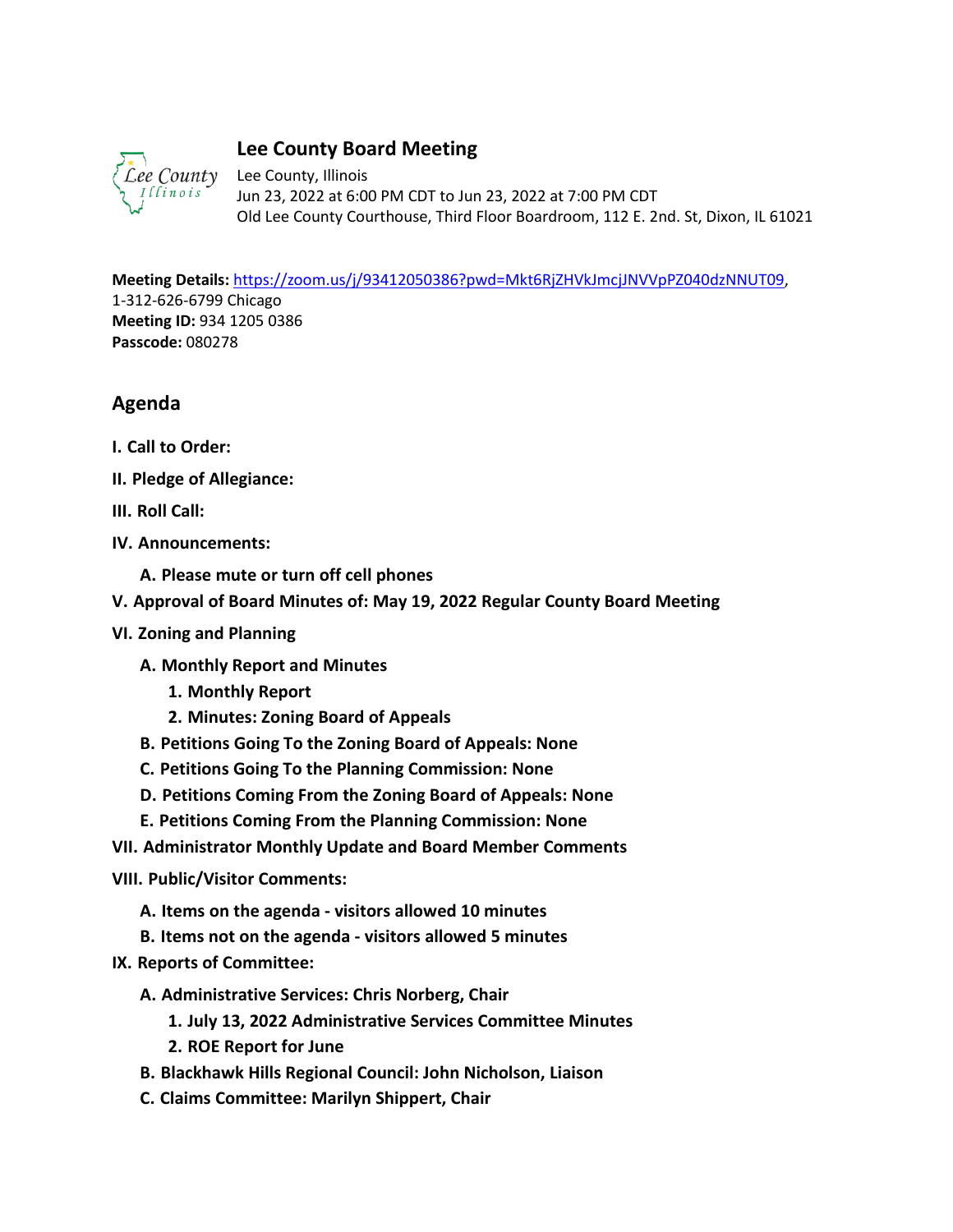- **1. Minutes from May 18, 2022**
- **2. Minutes from June 8, 2022**
- **D. Executive Committee: Bob Olson, Chair**
	- **1. June 16, 2022, Executive Committee Meeting Minutes**
- **E. Finance: Jim Schielein, Chair**
	- **1. June 16, 2022, Finance Committee Meeting Minutes**
	- **2. June 9, 2022, ARPA Committee Meeting Minutes**
- **F. Health Department: Katie White, Liaison**
- **G. 911 Board: Keane Hudson, Liaison**
- **H. Properties / Planning / Zoning: Tom Wilson, Chair**
	- **1. June 14, 2022, Properties, Planning, and Zoning Minutes**
	- **2. May 26, 2022, Renewable Energy Committee Minutes**
	- **3. Reports from Animal Control**
	- **4. Report from LOTS**
- **I. Public Safety / Health / Judicial: Mike Koppien, Chair**
	- **1. June 13, 2022, Public Safety, Health, and Judicial Committee Minutes**
	- **2. Probation report**
	- **3. UTV Committee Meeting Minutes**
- **J. Transportation / Solid Waste: Doug Farster, Chair**
- **K. Tri-County Opportunities Council: Marvin Williams, Liaison**
	- **1. May 24, 2022, Tri-County Meeting Minutes**
- **L. Tourism: Bill Palen, Liaison**
- **M. United Counties Council of Illinois (UCCI): Doug Farster, Liaison**
- **X. Old Business:**
	- **A. FY22 Budget Adjustment for Approved Raises (tabled in April)**
	- **B. Purchasing Policy Ordinance (held over from March)**
	- **C. Animal Control Ordinance (hold over until July)**
- **XI. New Business:**
	- **A. ARPA Committee Funding Recommendations**
		- **1. Goodfellows Request**
		- **2. Clipper Kiddies Preschool Request**
	- **B. Resolution: Salary of County Engineer**
	- **C. Best, Inc.-Annual Lease Agreement**

**D. Ordinance: Opt Out of Special Assessment for Affordable Rental Housing (hold over until July)**

- **E. Approval of ARPA Capital Funds** 
	- **1. New Courts Building Elevator Project**
	- **2. Former LEC Asbestos Abatement**